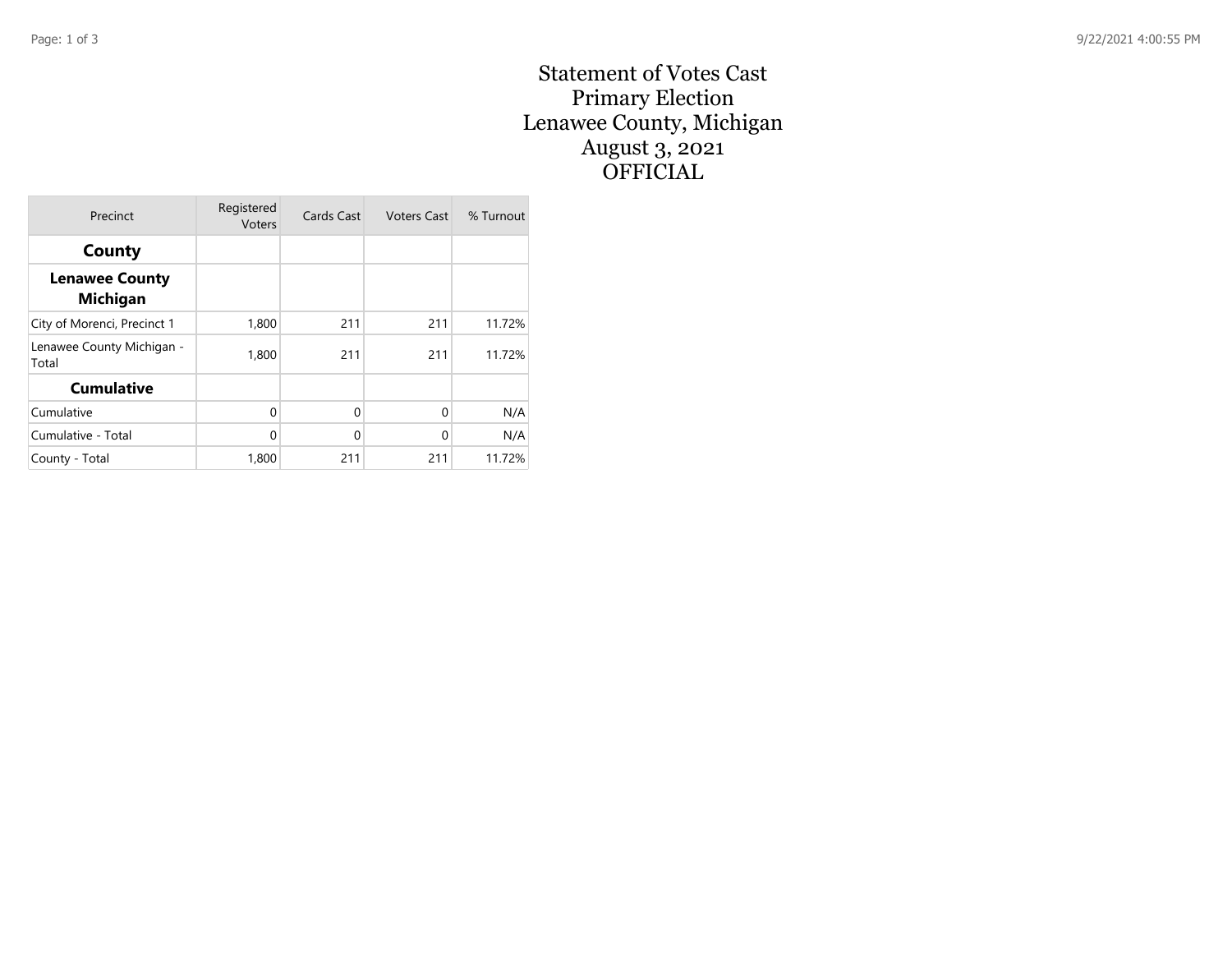## **Morenci City Council Member (Vote for 3)**

| Precinct                           | <b>Times Cast</b> | Registered<br>Voters |
|------------------------------------|-------------------|----------------------|
| County                             |                   |                      |
| <b>Lenawee County Michigan</b>     |                   |                      |
| City of Morenci, Precinct 1        | 211               | 1,800                |
| Lenawee County Michigan -<br>Total | 211               | 1,800                |
| <b>Cumulative</b>                  |                   |                      |
| Cumulative                         | 0                 | 0                    |
| Cumulative - Total                 | 0                 | 0                    |
| County - Total                     | 211               | 1,800                |

| Precinct                           | Ronald Apger |  | Chip Connin |  |  |
|------------------------------------|--------------|--|-------------|--|--|
| County                             |              |  |             |  |  |
| <b>Lenawee County Michigan</b>     |              |  |             |  |  |
| City of Morenci, Precinct 1        | 28           |  | 48          |  |  |
| Lenawee County Michigan -<br>Total | 28           |  | 48          |  |  |
| <b>Cumulative</b>                  |              |  |             |  |  |
| Cumulative                         | 0            |  | 0           |  |  |
| Cumulative - Total                 | 0            |  | 0           |  |  |
| County - Total                     | 28           |  | 48          |  |  |